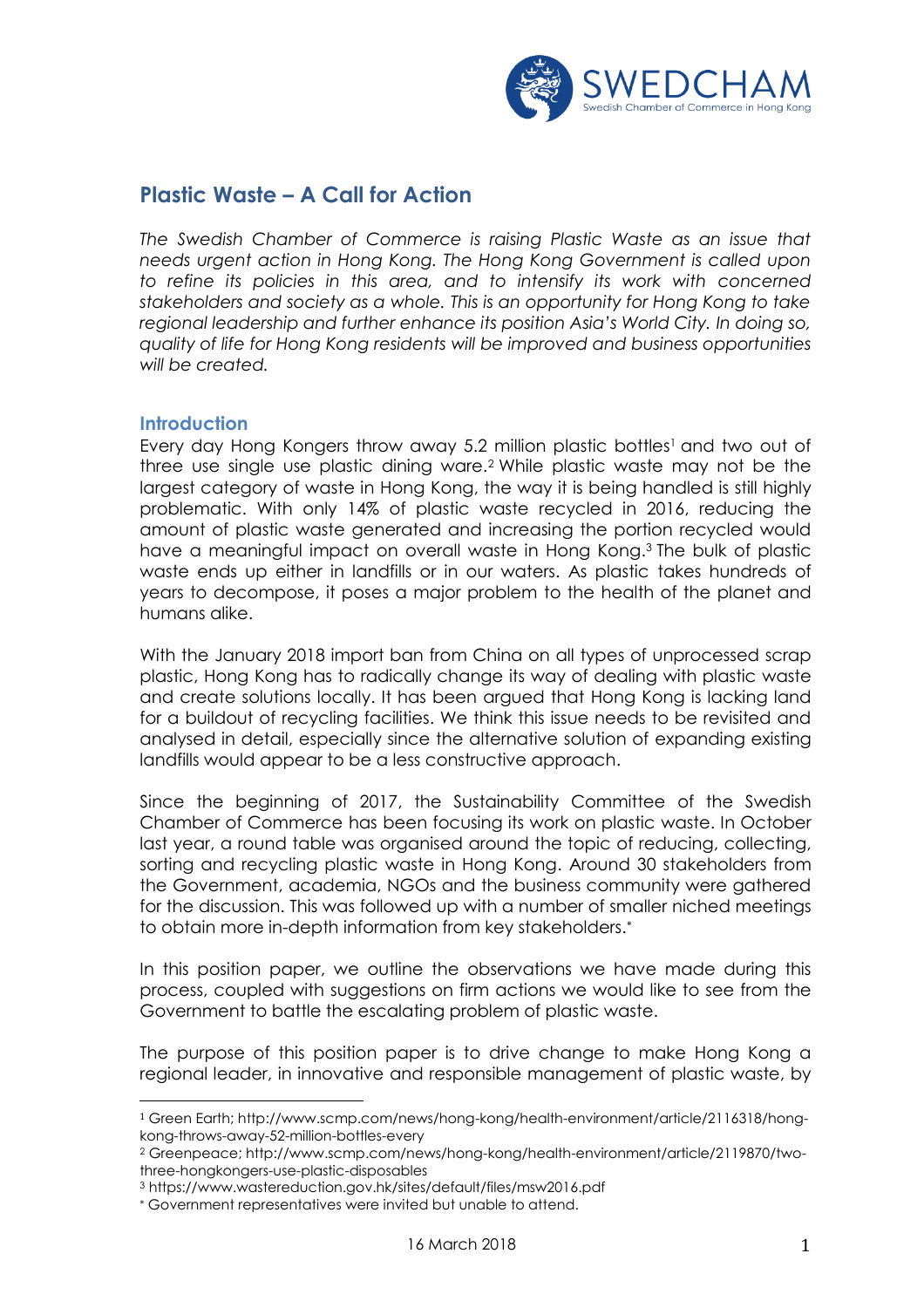

influencing and accelerating Government decision-making on this issue, with the support of the wider Hong Kong business community.

# **Observations**

- Plastic waste is pandemic in all areas of Hong Kong. It is destroying our beautiful nature. Plastic waste is however no longer a mere eye-sore or an environmental problem, but a serious threat to the health of marine life. More importantly, initial research suggests that micro-plastics are getting into our food chain<sup>4</sup> through contaminated seafood.
- Public awareness around the problem of plastic waste is low and trust in the recycling system is understandably also low.
- Collection of recyclables is not seen as community service today, in contrast to waste collection which is 100% subsidized by the Hong Kong government. Recyclers are expected to make money only from selling what they have collected and manage to recycle.
- Volumes of quality recyclables (with low contamination) are insufficient. Coupled with high transportation costs, it does not make for a viable and sustainable business case for recyclers.
- Sorting facilities are scarce, manual and inefficient.
- Virgin plastic materials are relatively inexpensive and therefore suppress the demand for recycled plastic, which further exacerbates the situation for recyclers.
- Producers and retailers are not held accountable for what they produce and generate in terms of plastic waste. The fact that disposing municipal solid waste (MSW) at landfill is still free of charge, is a major problem for the system as it incentivises the wrong behaviour.

# **Recommended actions**

# **TAKE A LEAD FOR CHANGE**

 $\overline{a}$ 

**1. Ban single-use plastics**

Be firmer about reducing single-use plastic. Only the Government can make a real difference when it comes to reducing single-use plastic, through an outright ban. This cannot be left to the free market. A tax or a ban of an isolated single-use plastic product such as straws or Styrofoam containers, would not only help reduce waste volumes of this particular plastic, but also help raise overall awareness over the plastic waste issue. An incentive based approach such as reverse vending machine solutions for plastic bottles could have the same effect.

# **2. Accelerate the introduction of an effective fee for waste to landfill**

There must be an effective fee for sending waste to landfill, otherwise there will never be a business case for recycling. Legislate around companies' responsibility for the disposal of the plastic packaging they

<sup>4</sup> Nelms, S.E. et al. "Investigating microplastic trophic transfer in marine top predators", Environmental Pollution, Feb 2018

https://www.sciencedirect.com/science/article/pii/S0269749117343294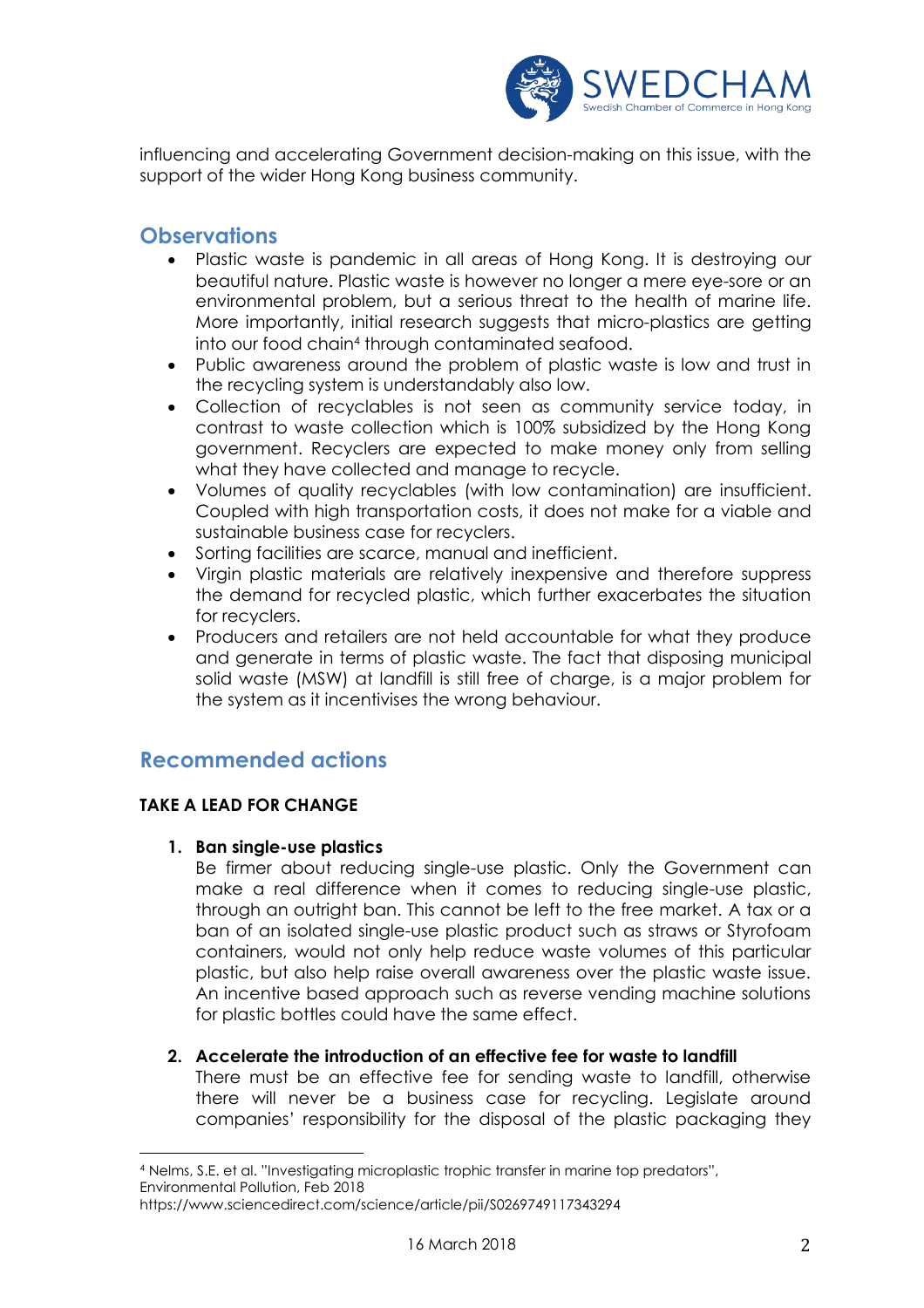

produce and discard. Combined with an outright ban on plastics to landfill, or in the least a considerable fee, this would mean that e.g. supermarkets have to reduce the amount of plastic used in their daily operations. The planned MSW charge needs to help the public reduce their waste and encourage and incentivise correct recycling behaviour from both businesses and households.

### **3. Boost demand for recycled plastic**

Boosting demand for recycled plastic needs to be reinforced through producer responsibility legislation around minimum recycled content, requirements on density, colour and/or taxing virgin material. Also, support businesses who repurpose plastics and make use of that raw material, through for example funding, land and/or real estate and legislation.

# **BUILD A STRONG RECYCLING INDUSTRY**

### **4. Support separation at source with better disposal infrastructure**

Separation at source is key for a recycling system to work properly. It must be simple and convenient for both businesses and households to sort their recyclables in order to achieve behavioural change. Collection bins must be wide-spread and well looked after (rather than overflowing). Proper sorting behaviour should be incentivised when the MSW charge is introduced.

#### **5. Compensate recyclers for collection**

Compensate recyclers for collection, as they carry out a community service that is also beneficial for the environment. Pay them market rates for keeping materials from reaching the landfills. Proper auditing of the recyclers' processes need to be carried out periodically, in order to eliminate irresponsible behaviour such as dumping.

#### **6. Coordinate collection of recyclables by districts**

Help recyclers reach volumes, possibly by dividing the collection into areas or districts and putting them up for tender. One operator collects all recyclables within that district, resulting in higher volumes and lower transportation costs. A possible side effect will be reduced emissions.

#### **7. Invest in proper Material Recovery Facilities (MRFs)**

Invest in proper Material Recovery Facilities (MRFs) to improve efficiency of sorting and recovery rates. An opportunity would be to turn three or four of the existing refuse transfer stations into state-of-the-art MRFs.

#### **RETHINK THE STATUS QUO**

#### **8. Reclassify plastic waste**

Consider the opportunity cost of not having an effective recycling system for plastics in place. The impact of not taking proper care of plastic waste is already dire and will only exacerbate over time. Therefore, rethink plastic waste and re-classify it as a special waste category, as proliferation